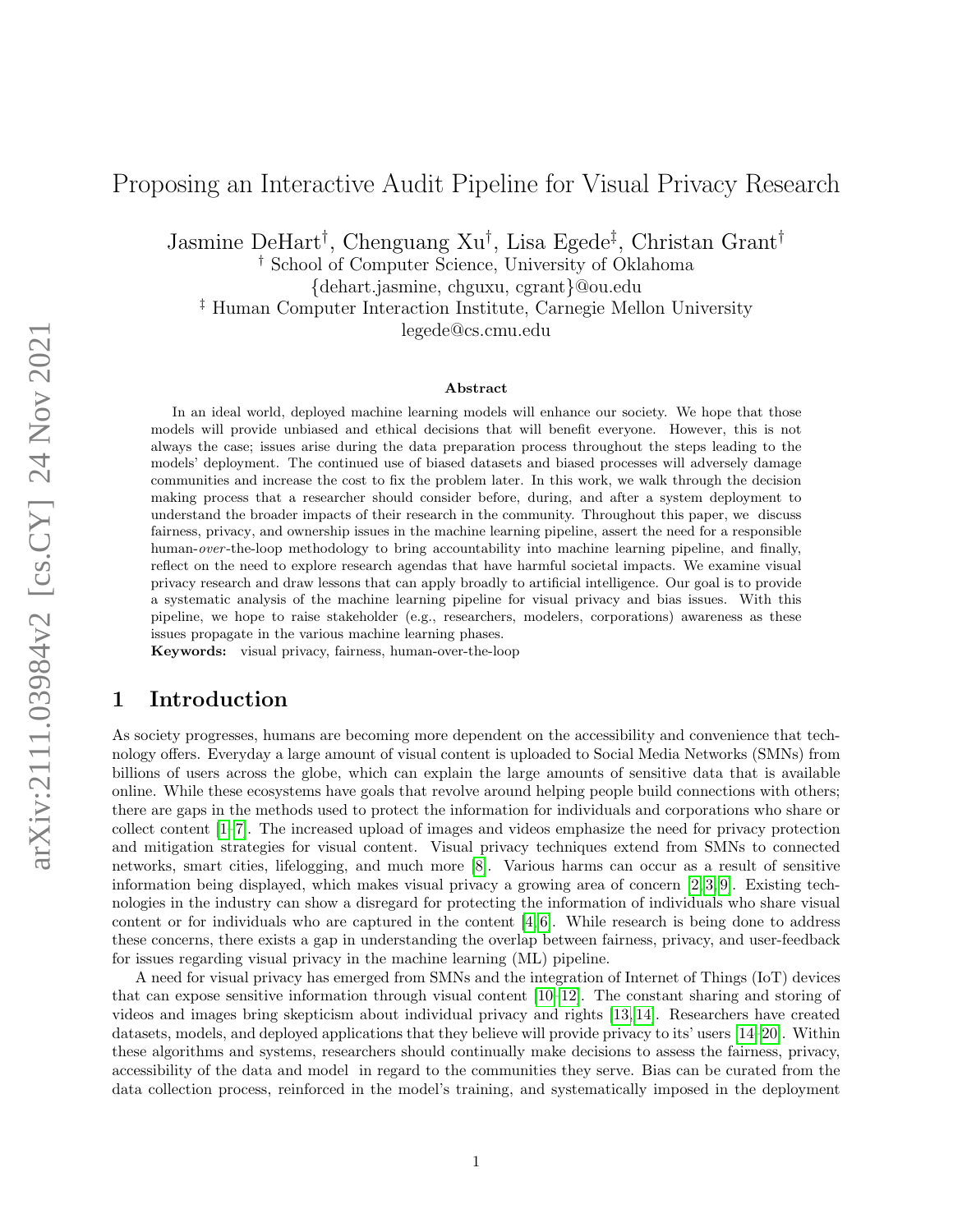phase [\[21\]](#page-10-6). With privacy and bias issues arising throughout the ML pipeline it provokes the question: does the impact from model development procedures outweigh the societal benefits?

The goal of this paper is two-fold. First, the aim is to understand visual privacy and fairness as their issues intrude into the pipeline and potentially impact the stakeholders and community where the pipeline is deployed. Secondly, we provide a comprehensive pipeline indicating fairness and privacy issues and propose an auditing strategy to reduce these affects in visual privacyresearch. In this paper, we observe the critical decisions that are often overlooked when deploying AI (§ [2\)](#page-1-0). We further discuss several privacy, fairness, and ownership issues that can arise in the pipeline  $(\S 3, 4)$  $(\S 3, 4)$  $(\S 3, 4)$ . We argue for the use of humanover-the-loop strategies to discover privacy and fairness issues in ML. We extend this technique to suggest two auditing processes: Fairness Forensics Auditing System (FASt) and Visual Privacy (ViP) Auditor (§ [5\)](#page-6-0). Finally, reflect on the need to pursue research agendas that have harmful societal impacts (§ [6\)](#page-8-0).

## <span id="page-1-0"></span>2 Background

Visual privacy research provides technologies that can be used for multiple scenarios. ML algorithms and privacy-aware systems are developed to mitigate individual and platform risks in the realm of visual privacy. Algorithms and systems have been implemented for individuals in their daily lives [\[10,](#page-10-1) [22](#page-10-7)[–25\]](#page-11-0) and on social media networks [\[20,](#page-10-5)[26–](#page-11-1)[28\]](#page-11-2). To protect the visual privacy of individuals, researchers have suggested the use of concepts like obfuscation [\[18,](#page-10-8) [29\]](#page-11-3) for mitigating objects and faces and privacy risk scores. The idea of visual privacy mitigation is centered around accessibility and caters to the individualistic concept of privacy [\[7,](#page-9-1)[30\]](#page-11-4). Most visual privacy systems use one or more of these five protection techniques [\[29\]](#page-11-3): intervention [\[20\]](#page-10-5), blind vision [\[20\]](#page-10-5), secure processing [\[19,](#page-10-9) [20\]](#page-10-5), redaction [\[18\]](#page-10-8), and data hiding [\[20\]](#page-10-5).

Researchers [\[9\]](#page-10-0) have explored visual content to understand how attackers can extract textual information, including credit card numbers, social security numbers, residence, phone numbers, and other information. The authors divide their privacy protection strategies into ones that control the recipient and others that control the content. They further conduct a user study to evaluate their effectiveness against human recognition and how those alterations can affect the viewing experience. In other words, researchers [\[25\]](#page-11-0) wanted to build a privacy-aware system for blind users of social media networks. The dataset for this paper was collected via VizWiz, a mobile application that allows the participants to consent to their photos in this study. Before making this data public, the authors removed private objects to protect each user.

From these works, we notice the range of applications and the broad impact that they can have on society. When building these algorithms and systems, issues with fairness and privacy can seep into the pipeline. One of the most widely used models for computer vision is the Convolutional Neural Network (CNN) [\[31–](#page-11-5)[33\]](#page-11-6). Wang et al. [\[34\]](#page-11-7) studied bias on visual recognition tasks by a CNN model and provided the strategies for bias mitigation. Measuring social biases in grounded vision and language embedding leads into a direction of studying biases from a mixture of language and vision [\[35\]](#page-11-8). A comparison study using multiple visual datasets is performed to help to understand how biases could be in datasets and affect object recognition task [\[36\]](#page-11-9). There are significant disparities in the accuracy against darker-skinned females for the commercial gender classification systems [\[37\]](#page-11-10). Ethical concerns arise in facial processing technology. Two design considerations and three ethical tensions for auditing facial processing technologies are described in [\[38\]](#page-11-11). Specifically, auditing products need to be cautious about the ethical tension between privacy and representation. A framework for protecting users' privacy and fairness has been proposed in Sokolic et al. [\[39\]](#page-11-12). The framework blocks harmful tasks, such as gender classification, which can generate sensitive information to certify privacy and fairness in the face verification task.

The accuracy and precision of these systems can depend on (1) the data collection process, (2) fairness forensics performed on the data,  $(3)$  human-*over*-the-loop techniques during model training, and  $(4)$  posttraining evaluation. The researchers should also consider the effects of deployed models, the trade-offs for private and fair systems, methods to mitigate harms, and additional measures that can be added for accountability. The impact of our approach is that it addresses these existing limitations on traditional visual privacy systems and suggests auditing strategies for the ML pipeline. This suggested pipeline considers privacy and fairness issues at each phase of the pipeline. In an upcoming section, we explore the application of human-over -the-loop and extend that technique to incorporate FASt and ViP Auditor to allow researchers to create safe and fair systems.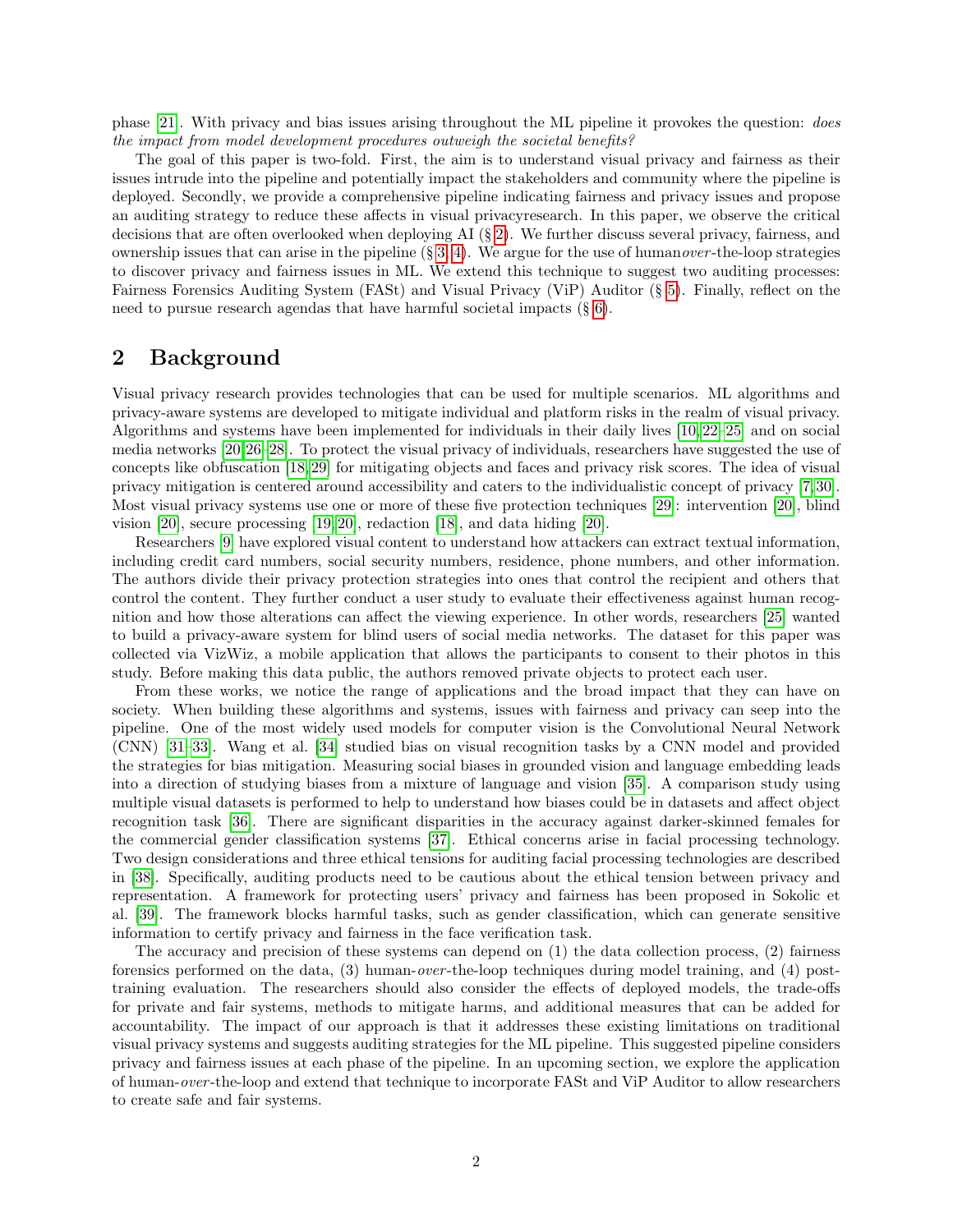## <span id="page-2-0"></span>3 Defining the Machine Learning Pipeline

We describe the ML pipeline as having three phases (Fig. [1\)](#page-2-1). Phase 1 is the **Data Preparation** process. This phase includes considerations of (1) raw data sources, (2) data collection processes, (3) data storage, and (4) data cleaning processes that a researcher should explore before entering into the next phase. Data can come from anywhere and everywhere. With so many data source possibilities available, the researcher should consider which sources are relevant to them. The data collection process for researchers can include using existing image datasets, social media datasets, or web scraping methods in respect to the visual privacy research task. Once a dataset is collected, a researcher could employ data cleaning tasks (e.g., crowd-sourced labeling) to derive an optimal dataset and labels.



<span id="page-2-1"></span>Figure 1: This figure illustrates the traditional ML pipeline. The pipeline has three phases: data preparation, modeling, and deployment.

In Phase 2, shown in Fig. [1,](#page-2-1) we begin the Modeling process. The cleaned data from Phase 1 can be divided into three datasets: training, testing, and validation. Training data is used as input for the ML algorithm. After training with the researcher's desired ML algorithm, the researcher receives a model to run testing and validation datasets on. The model provides the output of the performance with several metrics. This new information can be used for refining the model before entering the final phase of the pipeline.

The last phase of the proposed machine learning pipeline is Deployment. The Deployment phase uses real-world data as input for the selected model. The researcher or end-user will see the real-world applications and results of their selected model from Phase 2. This phase allows the researcher to evaluate their model's performance and impact in the communities that they serve.

#### 3.1 The Guise of Pipeline Ownership

Researchers must consider who has ownership of the data and model at each phase before beginning these processes. These considerations are essential when protecting the privacy of individuals and biases that the owner could impose.

At the **Data Preparation** and **Deployment** phases, the researcher should consider who are the owners of the data and how they are receiving the content. This can explore if online images belong to the users or the corporation, if existing datasets belong to the proprietary researchers, or if agreements on volunteered data belong to companies or individuals. Furthermore, if the researcher is using online resources for data processing, the researcher should consider: how is the data stored, does it still belong to the researcher, and what information is being stored on these platforms.

In the Modeling and Deployment phases, the researchers should consider who holds ownership of the model. Considerations should be given to understand if the rights and ownership of the model are owned by the researcher, company, or from a third party [\[40\]](#page-11-13). The data uploaded to the model could lead to an individual perceiving that their privacy has been breached due to the authorization and ownership of the model. If a third party owns the model, it is important to consider what information they are collecting from the use of itand who they share this information with. Throughout each phase of the ML pipeline, the stakeholders should continue to ask tough questions and make critical decisions that are ethical, fair, and in the best interest of those the technology is meant to serve.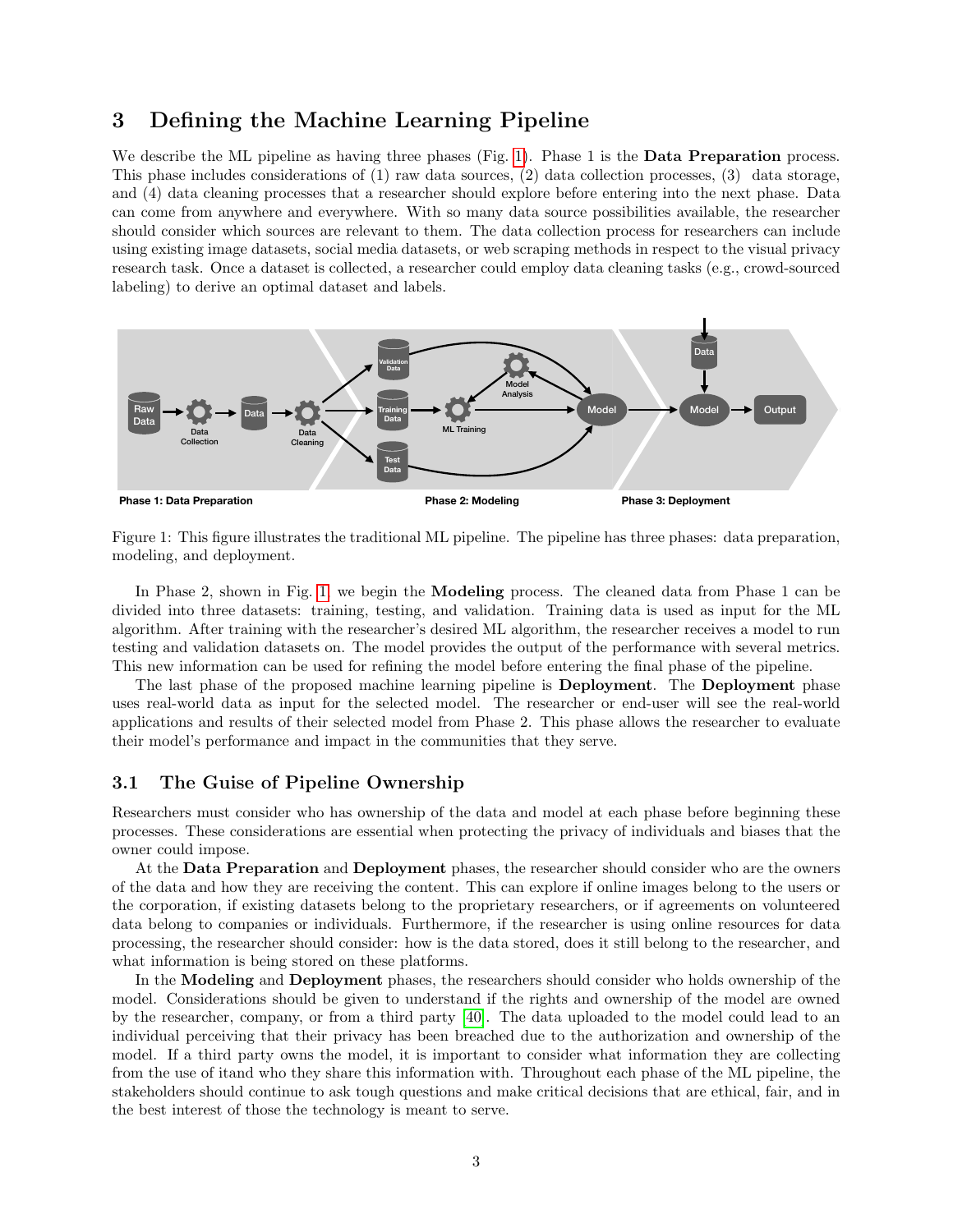## <span id="page-3-0"></span>4 Exploring Privacy and Fairness Concerns in the VP Machine Learning Visual Privacy ML Pipeline

Efforts to implement technology that serves to mitigate harm are the motivation behind visual privacy research. In this section, we will discuss privacy and fairness issues that frequently occur with developing and deploying visual privacy systems. Examples of these issues are shown in Fig. [2](#page-6-1) and Table [1.](#page-4-0) We suggest that when evaluating visual privacy systems, researchers should consider bias issues as they arise in the ML pipeline. As apparent from Figure Fig. [2](#page-6-1) there are fairness issues involved with all stages of ML pipeline. This investigation will compromise of three over-arching visual privacy issues and describe how they could affect the ML pipeline. The question becomes are these models necessary, and do they serve to benefit the people or system that is affected by it?

#### 4.1 Privacy

Visual privacy issues can arise at any point in the ML pipeline. The stakeholders must be aware of these issues and develop ways to solve them proactively as they arise.

#### 4.1.1 Obtaining Visual Content Consent

Researchers can use large public image data sets [\[19,](#page-10-9)[49,](#page-12-0)[50\]](#page-12-1) to train ML algorithms to perform various visual privacy research tasks [\[16,](#page-10-10) [17,](#page-10-11) [26\]](#page-11-1). Additionally, when collecting a large amount of data, many researchers question the use of web scraping methods to obtain this data  $[51–54]$  $[51–54]$ . Large data sets can be labeled using crowd-sourcing methods [\[49,](#page-12-0) [50,](#page-12-1) [55,](#page-12-4) [56\]](#page-12-5). While researchers' efforts can focus on creating systems to help with visual privacy, their approach in collecting data can bring rise to privacy and ethical concerns in Phase 1 of the macine learning pipeline. The methods that researchers use to collect this data can overlook individuals' privacy, consent, and protection. When collecting visual content or using existing datasets, researchers can un-intentionally collect private content containing minors or bystanders [\[23,](#page-10-12) [24,](#page-11-14) [57–](#page-12-6)[59\]](#page-13-0). The topic of consent is essential to gauge participants' willingness to participate in the study or research. For traditional studies that include people or living subjects, specific procedures and policies need to be followed according to a governing entity (i.e., institutional review board), so what excludes visual privacy research from policies and procedures when using personal data?

#### 4.1.2 Multiparty Conflict (MPC)

Images and videos can be owned by multiple people [\[60\]](#page-13-1). Co-ownership issues can arise from several situations; a few are (1) individuals engaging in group photos, (2) a person responsible for other individuals (e.g., children, pets), (3) a person having physical possession of images of others on their device [\[61\]](#page-13-2). These types of conflict can affect the privacy of minors [\[62,](#page-13-3) [63\]](#page-13-4) and bystanders [\[23,](#page-10-12) [27,](#page-11-15) [57\]](#page-12-6). This co-owned content can cause privacy leaks without it being the individual's intent [\[30\]](#page-11-4). In the ML pipeline, the researcher should consider possible issues for MPC in all phases.

Considerations for content ownership and individual rights should be made early in the pipeline. When working with visual content, it can be necessary to seek permission from all parties involved. Multiparty Conflicts can enter the ML pipeline as early as the Data Preparation phase. In the Deployment phase, the real world data used for the ML task can bring rise to this issue.

#### 4.1.3 Image Removal Requests

When collecting data and using existing datasets, ownership issues will arise and should be addressed early and appropriately. Instead of using "public" resources, researchers should seek participation consent from individuals. This becomes important when using data for research and in deployed systems. This raises the question, what to do if an individual's visual content is requested to be removed from the dataset and the model's training phase? In July 2020, MIT decided to remove the 80 Million Tiny Images dataset because of the bias and offensive labels that occurred in the dataset [\[64\]](#page-13-5). If researchers have used this dataset, these issues can affect the credibility of their work and the deployed system, if one exists. Image removal requests can affect all phases of the ML pipeline and should be handled accordingly.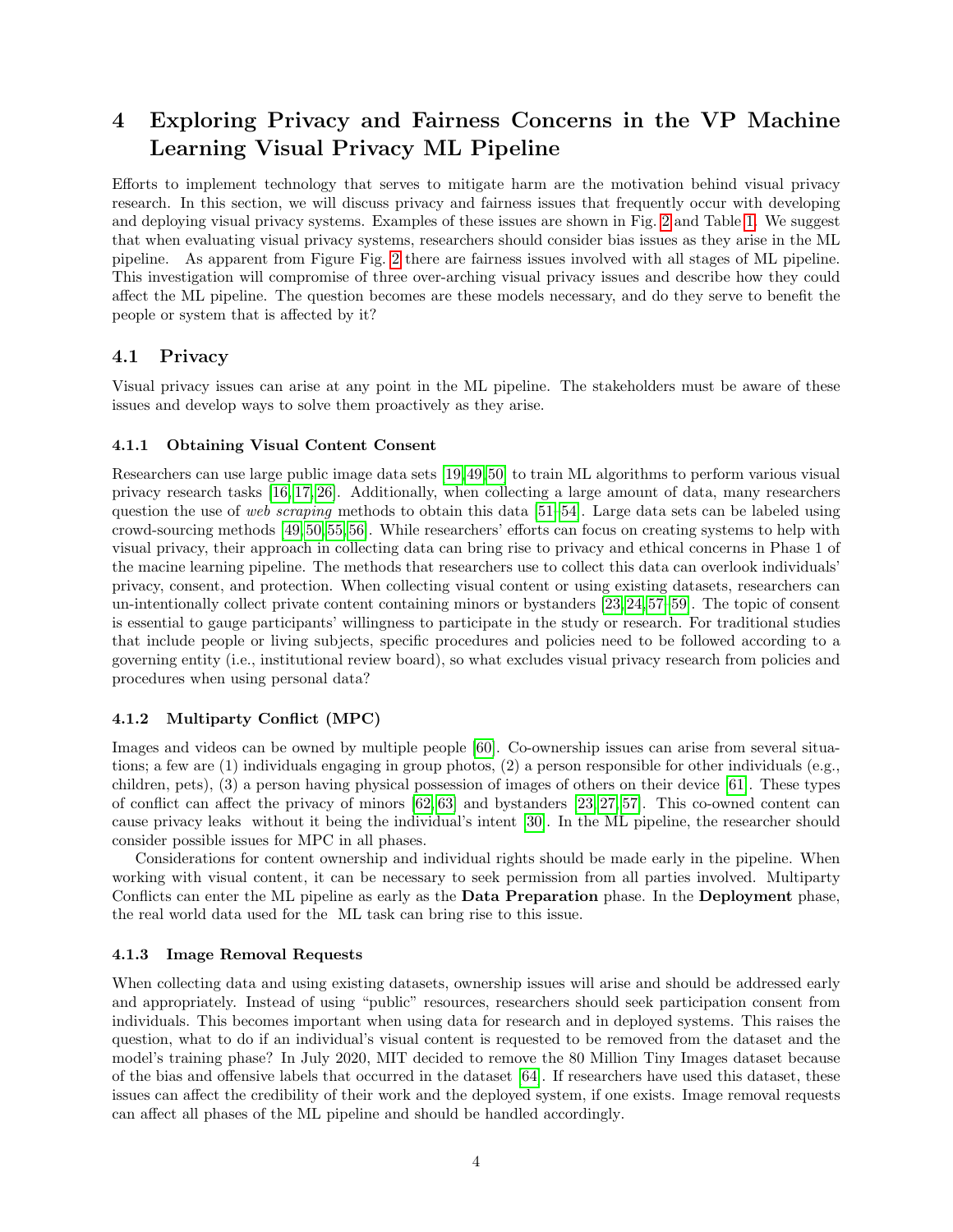<span id="page-4-0"></span>Table 1: This table displays the privacy and fairness issues in various phases of the machine learning pipeline. The description provides a high-level overview of what those issues are. The checkmark  $(\checkmark)$  indicates that those issues could arise in those parts of the pipeline.  $\mathbf{L}$ 

|                 |                                |                                                                                                                                                           | Phase 1      |                 |      | Phase 2       |               |                    |       | Phase 3           |      |      |        |
|-----------------|--------------------------------|-----------------------------------------------------------------------------------------------------------------------------------------------------------|--------------|-----------------|------|---------------|---------------|--------------------|-------|-------------------|------|------|--------|
|                 |                                | Description                                                                                                                                               | Raw Data     | Data Collection | Data | Data Cleaning | Training Data | Training<br>.<br>Н | Model | Analysis<br>Model | Data | Mode | Output |
| Privacy issues  | Obtaining Con-<br>tent Consent | Exploring<br>the<br>$ethics$<br>and<br>privacy<br>methodology of researchers to obtain<br>consent for collected visual content on<br>a public domain.     |              |                 |      |               |               |                    |       |                   |      |      |        |
|                 | Multiparty Con-<br>flict       | Understanding privacy concerns for im-<br>ages and videos which are owned by<br>multiple persons.                                                         |              |                 |      |               |               |                    |       |                   |      |      |        |
|                 | Image Removal<br>Request       | Determining when and how visual con-<br>should be removed from<br>sent<br>the<br>pipeline via requests.                                                   |              |                 |      |               |               |                    |       |                   |      |      |        |
| Fairness issues | Historical bias                | The inherent bias from a biased world is<br>absorbed by the source data. [21]                                                                             | $\checkmark$ |                 |      |               |               |                    |       |                   |      |      |        |
|                 | Algorithmic bias               | The bias relates to the algorithm in the<br>ML pipeline, and it could have different<br>bias sources and types. $[41]$ $[42]$ $[43]$                      |              |                 |      |               |               |                    |       |                   |      |      |        |
|                 | Software<br>Discrimination     | The output from a predictive software<br>used to aid in decision making may lead<br>to unfair consequences. $[44]$                                        |              |                 |      |               |               |                    |       |                   |      |      |        |
|                 | Individual<br>fair-<br>ness    | Similar individuals should be treated as<br>similarly as possible. [45]                                                                                   |              |                 |      |               |               |                    |       |                   |      |      |        |
|                 | Group fairness                 | The groups defined by protected at-<br>tributes should obtain similar treat-<br>ments or equal opportunity as the priv-<br>ileged group. [46]             |              |                 |      |               |               |                    |       |                   |      |      |        |
|                 | Disparate treat-<br>ment       | Protected attributes are directed ap-<br>plied in the process of modeling where<br>unfairness occurs. $[47]$                                              |              |                 |      |               |               |                    |       |                   |      |      |        |
|                 | Disparate<br>im-<br>pact       | Even though the protected feature is not<br>directly using, its relevant features still<br>could lead a selection process to make<br>unfair outputs. [48] |              |                 |      |               |               |                    |       |                   |      |      |        |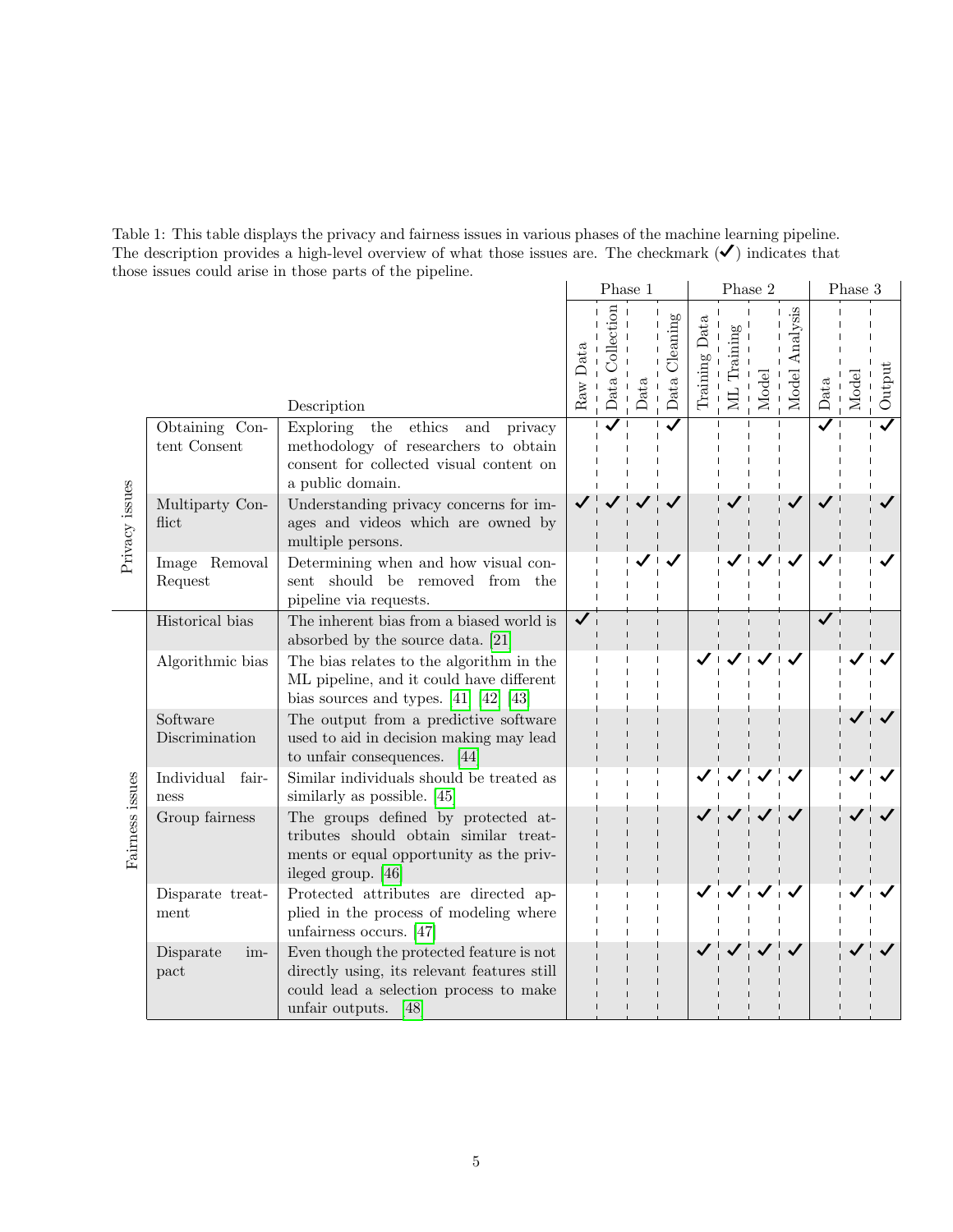#### 4.2 Fairness

In this section, we discuss three typical fairness issues. These biases sneak into most steps of the ML pipeline and could propagate to other parts of the pipeline. These three general issues can lead researchers to think about where or when bias can occur. Later, in the algorithmic bias section, we will discuss four more specific biases (i.e., individual fairness versus group fairness, disparate treatment versus disparate impact) that explore who is affected and how those issues arise in the pipeline.

#### 4.2.1 Historical Bias

When data is generated, the inherent bias from the world could stealthily engrave into data. Historical bias can enter the ML pipeline at the start point of the Data Preparation phase and the Deployment phase. Even under ideal sampling and feature selection, historical bias could still exist and cause concern. When the historical bias proliferates through the ML pipeline, it can impact modeling and decision-making in the deployment stage [\[21,](#page-10-6) [65\]](#page-13-6).

#### 4.2.2 Algorithmic Bias

Algorithmic biases are bound together with each process in the ML pipeline. Roughly, algorithmic bias is focused in the Modeling phase. Because algorithms are connected with every part of ML systems, there are different bias sources and types from different components of the ML pipeline. The algorithm's bias could be sourced from biased training data, a biased algorithm, or misinterpretation of the algorithm's output [\[43\]](#page-12-9). Identifying the source of algorithmic bias contributes significantly to dissolving the fairness issue. In addition, we must also consider the types of algorithmic bias. Usually, we can start to think about who is the victim impacted by the algorithmic bias. For example, similar individuals are treated inconsistently based on the predictions of the model, while individual fairness requires that each similar individual should be treated as similarly as possible [\[45\]](#page-12-11). As a more general example, *group fairness* considers groups defined by protected attributes (e.g., gender, race), and it requires that the protected groups should obtain similar treatments as the privileged group [\[46\]](#page-12-12). Group fairness is also referred to as statistical parity or demographic parity.

After identifying who suffers from the algorithmic bias, it becomes increasingly important to understand how fairness issues arise in the ML pipeline. *Disparate treatment*, also known as direct discrimination or intentional discrimination, occurs when protected attributes are used explicitly in the ML system. Consequently, disadvantaged groups identified by the protected attributes are deliberately treated differently. Disparate impact referred to indirect discrimination or unintentional discrimination, is pervasive and entrenched in our society [\[48\]](#page-12-14). Regarding disparate impact in the ML pipeline, it exists under the guise of correlated variables that implicitly correspond to the protected attributes.

#### 4.2.3 Software Discrimination

Last but not least, software discrimination appears at the end of the entire ML pipeline, which is the Deployment phase, and bias could still exist due to the problematic model. After an ML model is passed to its end-users, the interpretability and transparency of the model can benefit from identifying and mitigating potential bias generated by the software. Researchers have developed many tools that audit fairness for a deployed ML model. Tools like IBM's AI Fairness 360 toolkit [\[66\]](#page-13-7) implement fairness metrics and bias mitigation algorithms. Other works have generated test suites to measure software fairness from a causalitybased perspective [\[44\]](#page-12-10).

### 4.3 Overlaps in Privacy and Fairness Issues

From Fig. [2,](#page-6-1) we can observe that some steps that contain both visual privacy and fairness issues. When both issues arise, researchers should be ready to deal with them; otherwise, they will affect the system's outcome. For instance, a model builder perceives that the protected groups could be affected by the fairness issues in a facial recognition system. Consequently, the modeler strives to collect more data to make up for the disproportion. However, the privacy risk for the data collection could be an unexpected problem and is increased for the underrepresented group [\[38\]](#page-11-11).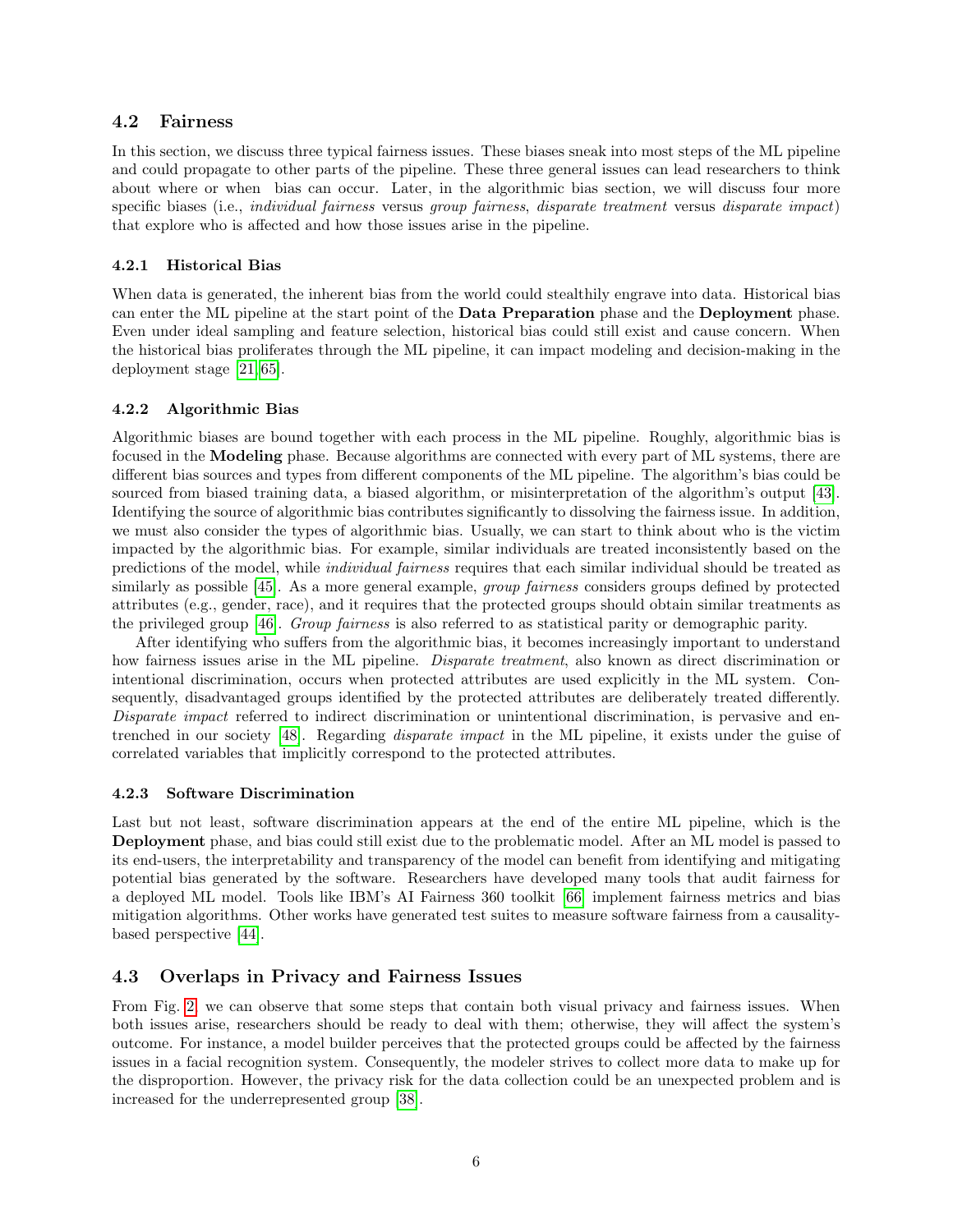

<span id="page-6-1"></span>Figure 2: In the ML pipeline, we indicate where privacy (green) and fairness (red) issues could arise. Possible overlaps in the system are defined in orange.

It is essential to understand the relationship between visual privacy issues and fairness issues, since sometimes solving one type of issue could have a negative impact on the other type of issues. For instance, a user uploaded a picture to a biased ML model in the cloud. The user could experience unfair decisions from the biased model with simultaneous loss of privacy to the service provider. One of our goals is to raise awareness of such worse cases. Trade-off analysis between privacy and fairness will develop an in-depth understanding of the building process for such a complex system.

## <span id="page-6-0"></span>5 Integration of Interactive Audit Strategies for the Machine Learning Pipeline

ML models are constantly being updated once deployed to the real world; regular updates help to avoid and minimize costly errors. Differences in the time between error discovery and model correction for the deployed model are crucial. Systems should be able to respond to unexpected bias before, during, and after deployment.

It could be impossible to erase the damage caused by the aftermath of a system; however, stakeholders could start making a change now. One way to do this would be using an interactive ML approach, human $in$ -the-loop [\[67](#page-13-8)[–70\]](#page-13-9). Training in the human- $in$ -the-loop framework requires humans to make incremental updates to anticipate issues [\[71\]](#page-13-10). Traditional ML pipelines conduct training on their own without interference from humans. To debug these models, the researcher must begin a thorough investigation of the models' predictions, parameters, and data after the learning has been completed. An interactive approach would allow a person in the model's training process, which will reduce debugging and runtime. The human is able to check the learning for the model and coach the model to meet the desired result in a feedback cycle. Feedback cycles allow the researcher to provide positive feedback iteratively to the model after viewing the processes. This can allow the researcher to understand the possible bias and privacy issues in the model and mitigate it immediately. This approach can be extended to various ML research areas in fairness, computer vision, and privacy.

In traditional human-in-the-loop approaches, the human becomes a bottleneck for the feedback process. In light of this, we suggest using a **human-over-the-loop** approach [\[72\]](#page-13-11). Human-over-the-loop allows researchers to step into the pipeline as needed to perform corrections. This removes the necessity of a human approving each iteration of the model. With this feature integrated in the ML pipeline, the researchers should consider having multiple "humans" to monitor the training. This, in turn, can lower response times to resolve biases that may be imposed from "humans" during learning. Based on the human-over -the-loop technique, we propose the use of two interactive auditing strategies that can reduce fairness and privacy issues to allow researchers to conceptualize, develop, and deploy safer visual privacy systems.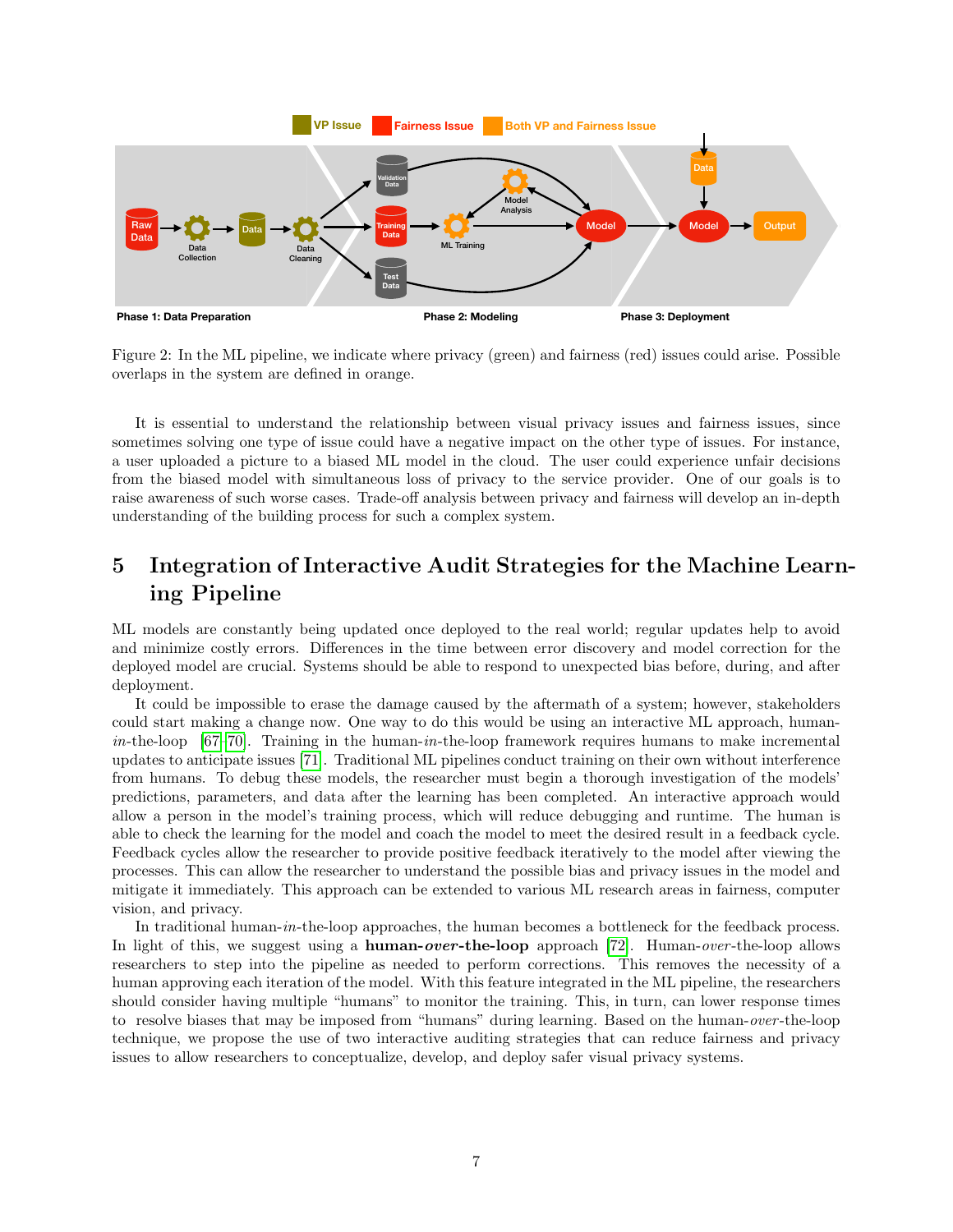

<span id="page-7-0"></span>Figure 3: This figure illustrates the feedback loops when human-over -the-loop techniques are implemented. The green lines denote audit traces for feedback loops. The loops that are suggested to have a ViP Audit are denoted with a VP marker. The loops that are suggested to have FASt are denoted with a FF marker. Data Preparation has one feedback loop from Data to Data Cleaning. The Modeling phase has two feedback loops: (1) from model analysis to ML training, and (2) from Model Analysis to Data (in the Data Preparation phase). In the final phase of the pipeline, the deployment loops are from (1) Output to Data (in the Data Preparation phase) and (2) Output to ML training in the Modeling phase.

#### 5.1 Fairness Forensics Auditing System (FASt)

ML bias is a rising threat to justice, and it has been investigated in broad areas, including employee recruitment, criminal justice, and facial detection. ML research can cause unanticipated and harmful consequences on our daily life while decision-makers begin to utilize the result of the output from ML algorithms without considering fairness. Fairness forensics focuses on supporting data scientists and modelers to inspect a dataset or a new model by techniques and tools evaluating for bias.

Fairness forensics requires overarching understandings of the types of bias, the entire pipeline of ML systems, and the analysis of bias on different pipeline stages. It is vital to understand how biases have harmful impacts on different communities of people when deploying ML systems related to visual privacy in societal domains. Fairness forensics has three major tasks: bias detection, bias interpretation, and bias mitigation. People can use fairness metrics to evaluate the input or output of ML models for bias detection. Bias report generator tools and bias visualization tools facilitate analysis and interpretation of bias for humans to understand the meaning and impact of bias detection results. Once the bias is discovered, bias mitigation strategies can be applied by the interventions to the input data, the algorithm, or the predictions. Bias mitigation algorithms can be categorized into three types: pre-processing, in-processing, and postprocessing algorithms [\[66\]](#page-13-7).

#### 5.2 Visual Privacy (ViP) Auditor

For actively investigating visual privacy research, we propose the use of a human-over-the-loop technique specifically designed to handle privacy, classification, and computer vision issues. Visual privacy systems are comprised of multiple ML techniques and strategies. We envision the ViP Auditor as a comprehensive auditing tool that will enable researchers to use visual analytics [\[73\]](#page-13-12) to understand the models' learning process. During learning, the modeler will be able to enhance the feedback process by using similar schemes as ModelTracker [\[69\]](#page-13-13) or Crayons Classifier [\[74\]](#page-13-14). The modeler will protect individual privacy in the learning process by incorporating visual privacy mitigation strategies built into the ViP Auditor. For Model Analysis, the researcher can understand the dataset attributes (e.g., number of faces, number of privacy leaks for each category), the models' classification performance, and the perceived privacy risk score of the model.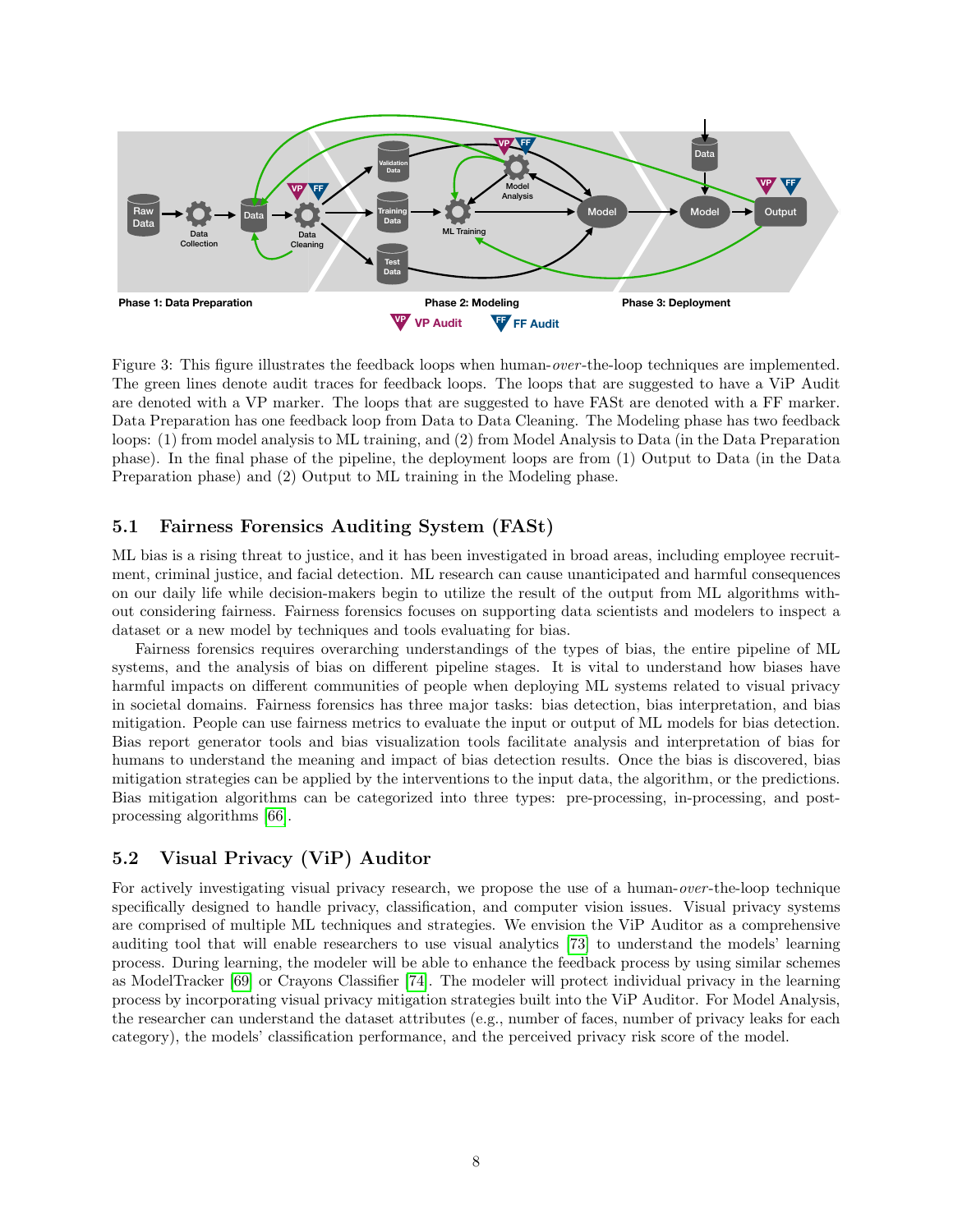#### 5.3 Understanding Pipeline Integration

From the Data Preparation phase in Fig. [3,](#page-7-0) researchers examine the dataset, data labels, and ownership for the content regarding privacy concerns. This loop allows a researcher to consider the initial privacy concerns (in Section [4\)](#page-3-0) and develop other strategies to mitigate them. In the Modeling phase, the researcher should employ auditors at both feedback loops (see Fig. [3\)](#page-7-0). The first feedback loop allows the researcher to conduct a privacy evaluation from the model's output. Evaluating the results from this feedback loop enables the human-over-the-loop to step in and make changes to achieve the desired level of privacy in the model. Auditing at this phase of the pipeline allows researchers to accurately correct recognition errors (bounding boxes, instance segmentation) from the models' learning. The second feedback loop conducts a privacy evaluation that allows the researcher to identify issues within the dataset from the Model Analysis. When the dataset issues are identified, the researcher can collect more data, remove the data from the pipeline, or add more tags/labels to mitigate privacy concerns that arise. The Deployment phase feedback loops consider the real-world output from the model. With auditors in place at this phase, the stakeholders can understand privacy issues as they arise. The stakeholders can fix issues in deployment as they arise by sanitizing the data and re-training the model. The ViP Auditor will produce a privacy risk score based on the models' performance and flag potential privacy issues.

The feedback loop from FASt is similar to the loop from the ViP Auditor. Fairness forensics system feedback occurs at different steps in all three phases of the ML pipeline (see Fig. [3\)](#page-7-0), and it can encourage researchers to sanitize their data or adjust the model. The process of fairness forensics allows the humanover -the-loop to determine the need for human intervention and assess for fairness in order to achieve social justice. Imperfect fairness metrics or conflicting fairness objectives [\[75\]](#page-13-15) means humans will need to intervene to maintain performance guarantees.

## <span id="page-8-0"></span>6 Discussion

Being mindful of the societal impacts, evaluation methods (i.e., FASt and ViP) and monitoring strategies (i.e., human-over -the-loop) have been presented as mitigation techniques to reduce errors in the ML pipeline and in the deployed system's life cycle. However, there are no full-proof techniques for ensuring that the software is exempt from producing harm. For a stakeholder to know when to halt deployment implies that they have developed a plan for the system and require human intervention throughout the ML pipeline for proactive decision making. Monitoring for privacy and fairness issues and their potential to harm the community throughout the software's life is an essential part of this. When evaluating the fairness of a model, a researcher can explore the model's training data and performance metrics to decipher sub-trends and anomalies. From this evaluation, the researcher can generate an idea of what success can look like from their model.

It might also be helpful to pivot directions for the machine learning model to avoid going too far down a path that could prove disastrous for marginalized communities. There may be a point at which the model is beyond recognition. It may be worth completely re-imagining the ML pipeline or abandoning the effort altogether when it has strayed far from its' intended goal. Before completely re-imaging or abandoning the model, the researcher could integrate human-*over*-the-loop techniques to improve the ML pipeline's consideration for privacy and fairness. The decision of which route to go ultimately involves the researcherevaluating the trade-off between the safety for the impacted communities or the potential accomplishments of producing innovative software. Success should be inspired by the ability to impact society positively, not by a system's ability to quickly solve an idea. Questioning when to stop in the ML pipeline should include prioritizing societial impact and the affect on marginalized communities.

Halting deployment on a project that has gone awry should be seen as a successful learning result, not as a failed project. If permissible, the stakeholder should consider opening up the research project or system for external review to cultivate a meaningful conversation around learning from the harms that development and deployment could have caused.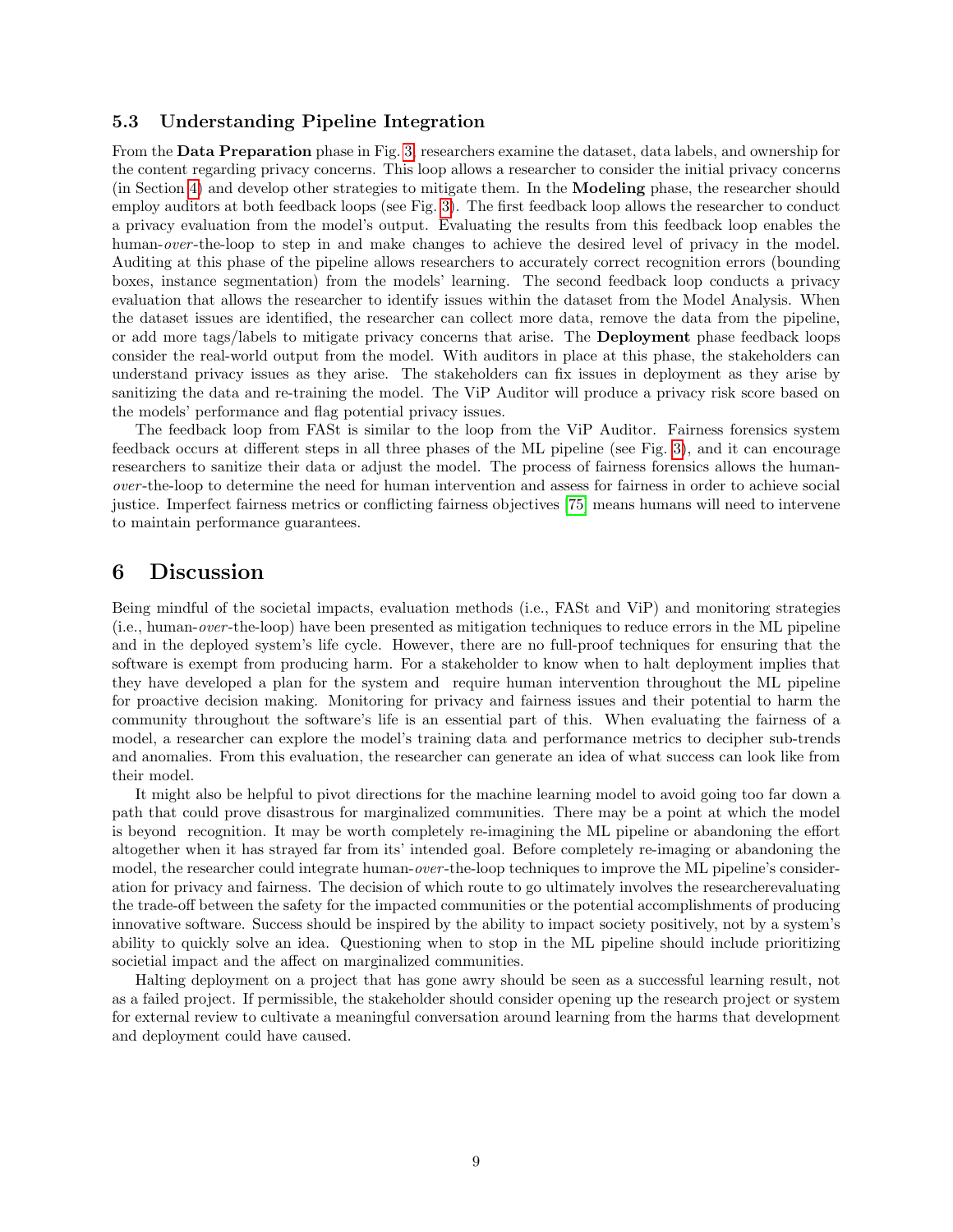## 7 Conclusion

Researchers should closely monitor data preparation, modeling, and deployment processes to avoid harming communities and stakeholders. The decision making process for researchers can be challenging, but it is imperative to continually evaluate to improve the model's learning process and the deployment outcomes for the communities they serve. When building a visual privacy model needing large amounts of data, it can be easy to obtain datasets that are widely distributed, but may not have been examined for discriminatory, private. or fairness issues. This work discusses privacy and fairness issues that frequently occur in the ML pipeline that could emerge at various phases. We also assert the need for responsible auditing systems to bring accountability into model training and the deployed system. To do this, we propose using human-over the-loop strategies to introduce interactive auditing for fairness and privacy. With ML pipeline audits and engaged researchers, the evaluation and consideration given to project development and deployed systems can become a standard procedure. These proposed mitigation strategies are the first steps of a much needed effort to address privacy and fairness issues in the ML pipeline.

## 8 Future Work

We believe that apart from suggesting an interactively auditable ML pipeline, future research should consider the trade-off between privacy, fairness, and model accuracy in these systems. In addition, we will develop a strategy for determining a failure rate for ML models to provide a mechanism for researchers to continually evaluate if their system is successful. These considerations warrant further investigation to determine the success and limitations of deployed systems.

## 9 Acknowledgments

The researchers are partially supported by awards from the Department of Defense SMART Scholarship and the National Science Foundation under Grant No. #1952181.

## References

- <span id="page-9-0"></span>[1] B. Krishnamurthy and C. E. Wills, "Characterizing privacy in online social networks," in Proceedings of the First Workshop on Online Social Networks. ACM, 2008, pp. 37–42.
- <span id="page-9-3"></span>[2] R. Gross and A. Acquisti, "Information revelation and privacy in online social networks," in Proceedings of the 2005 ACM Workshop on Privacy in the Electronic Society. ACM, 2005, pp. 71–80.
- <span id="page-9-4"></span>[3] D. Rosenblum, "What anyone can know: The privacy risks of social networking sites," IEEE Security & Privacy, vol. 5, no. 3, pp. 40–49, 2007.
- <span id="page-9-5"></span>[4] M. Madejski, M. L. Johnson, and S. M. Bellovin, "The failure of online social network privacy settings," Columbia University, Tech. Rep. CUCS-010-11, 2011.
- [5] L. Van Zoonen, "Privacy concerns in smart cities," Government Information Quarterly, vol. 33, no. 3, pp. 472–480, 2016.
- <span id="page-9-6"></span>[6] A. S. Elmaghraby and M. M. Losavio, "Cyber security challenges in smart cities: Safety, security and privacy," Journal of advanced research, vol. 5, no. 4, pp. 491–497, 2014.
- <span id="page-9-1"></span>[7] J. DeHart, M. Stell, and C. Grant, "Social media and the scourge of visual privacy," Information, vol. 11, no. 2, p. 57, 2020.
- <span id="page-9-2"></span>[8] J. DeHart, C. E. Baker, and C. Grant, "Considerations for designing private and inexpensive smart cities," in ICWMC 2020-2020 IARIA The Sixteenth International Conference on Wireless and Mobile Communications (ICWMC). IARIA, 2020, pp. 30–33.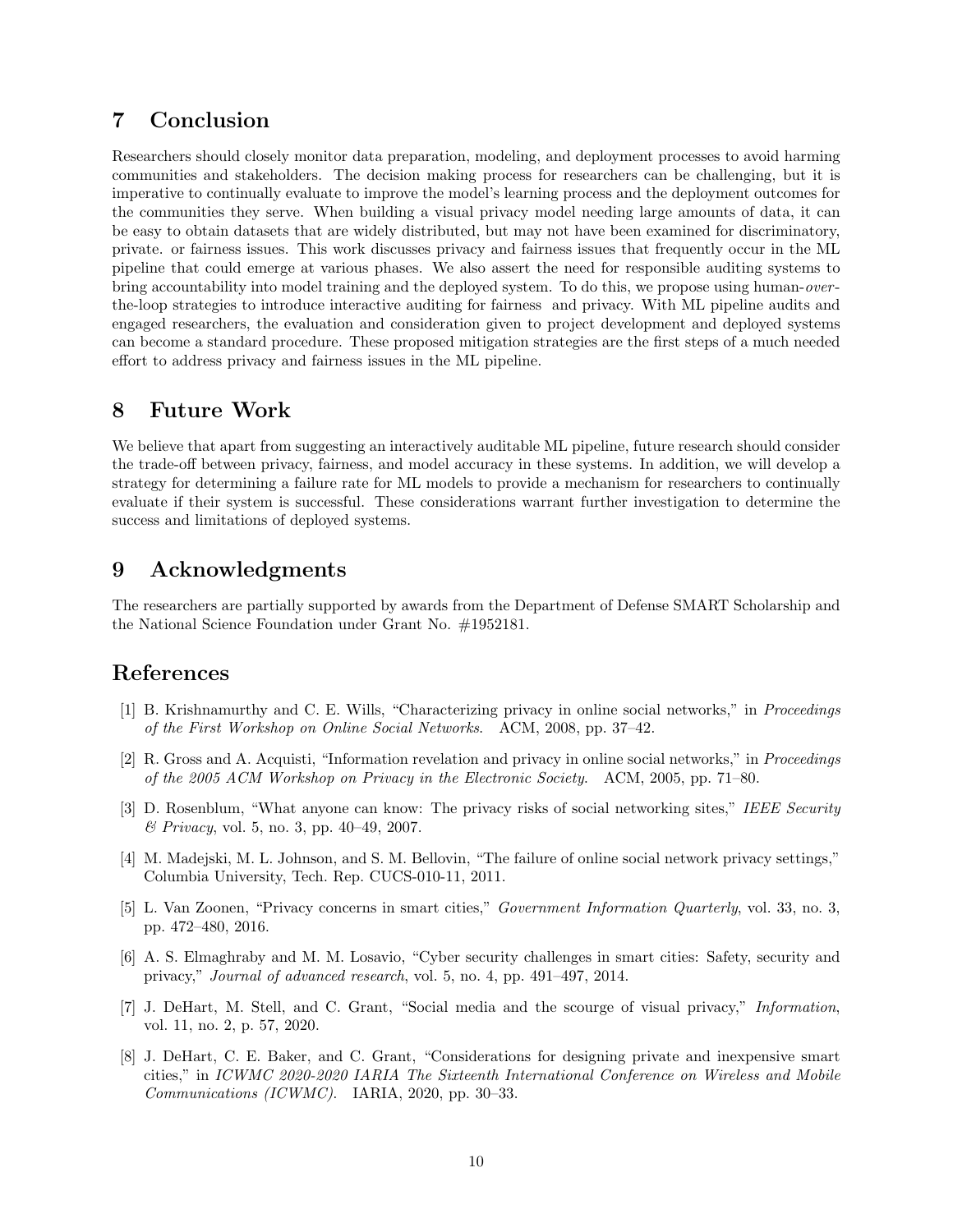- <span id="page-10-0"></span>[9] Y. Li, N. Vishwamitra, B. P. Knijnenburg, H. Hu, and K. Caine, "Effectiveness and users' experience of obfuscation as a privacy-enhancing technology for sharing photos," Proceedings of the ACM on Human-Computer Interaction, vol. 1, no. CSCW, p. 67, 2017.
- <span id="page-10-1"></span>[10] M. Korayem, R. Templeman, D. Chen, D. Crandall, and A. Kapadia, "Enhancing lifelogging privacy by detecting screens," in Proceedings of the 2016 CHI Conference on Human Factors in Computing Systems. ACM, 2016, pp. 4309–4314.
- [11] R. Hoyle, R. Templeman, D. Anthony, D. Crandall, and A. Kapadia, "Sensitive lifelogs: A privacy analysis of photos from wearable cameras," in Proceedings of the 33rd Annual ACM Conference on Human Factors in Computing Systems. ACM, 2015, pp. 1645–1648.
- <span id="page-10-2"></span>[12] R. Sánchez-Corcuera, A. Nuñez-Marcos, J. Sesma-Solance, A. Bilbao-Jayo, R. Mulero, U. Zulaika, G. Azkune, and A. Almeida, "Smart cities survey: Technologies, application domains and challenges for the cities of the future," International Journal of Distributed Sensor Networks, vol. 15, no. 6, p. 1550147719853984, 2019.
- <span id="page-10-3"></span>[13] J. M. Such, J. Porter, S. Preibusch, and A. Joinson, "Photo privacy conflicts in social media: A largescale empirical study," in Proceedings of the 2017 CHI Conference on Human Factors in Computing Systems. ACM, 2017, pp. 3821–3832.
- <span id="page-10-4"></span>[14] H. Zhong, A. Squicciarini, and D. Miller, "Toward automated multiparty privacy conflict detection," in Proceedings of the 27th ACM International Conference on Information and Knowledge Management. ACM, 2018, pp. 1811–1814.
- [15] V. Arlazarov, K. Bulatov, T. Chernov, and V. Arlazarov, "Midv-500: a dataset for identity document analysis and recognition on mobile devices in video stream," Computer Optics, vol. 43, no. 5, p. 818–824, Oct 2019. [Online]. Available:<http://dx.doi.org/10.18287/2412-6179-2019-43-5-818-824>
- <span id="page-10-10"></span>[16] A. K. Tonge and C. Caragea, "Image privacy prediction using deep features," in Thirteenth AAAI Conference on Artificial Intelligence, 2016.
- <span id="page-10-11"></span>[17] A. Tonge and C. Caragea, "Image privacy prediction using deep neural networks," ACM Transactions on the Web (TWEB), vol. 14, no. 2, pp. 1–32, 2020.
- <span id="page-10-8"></span>[18] Y. Li, N. Vishwamitra, B. P. Knijnenburg, H. Hu, and K. Caine, "Blur vs. block: Investigating the effectiveness of privacy-enhancing obfuscation for images," in 2017 IEEE Conference on Computer Vision and Pattern Recognition Workshops (CVPRW). IEEE, 2017, pp. 1343–1351.
- <span id="page-10-9"></span>[19] S. Zerr, S. Siersdorfer, J. Hare, and E. Demidova, "Privacy-aware image classification and search," in Proceedings of the 35th international ACM SIGIR Conference on Research and Development in Information Retrieval. ACM, 2012, pp. 35–44.
- <span id="page-10-5"></span>[20] M. Tierney, I. Spiro, C. Bregler, and L. Subramanian, "Cryptagram: Photo privacy for online social media," in Proceedings of the first ACM conference on Online social networks. ACM, 2013, pp. 75–88.
- <span id="page-10-6"></span>[21] H. Suresh and J. V. Guttag, "A framework for understanding unintended consequences of machine learning," preprint arXiv:1901.10002, 2019.
- <span id="page-10-7"></span>[22] E. von Zezschwitz, S. Ebbinghaus, H. Hussmann, and A. De Luca, "You can't watch this!: Privacy-respectful photo browsing on smartphones," in Proceedings of the 2016 CHI Conference on Human Factors in Computing Systems, ser. CHI '16. New York, NY, USA: ACM, 2016, pp. 4320–4324. [Online]. Available:<http://doi.acm.org/10.1145/2858036.2858120>
- <span id="page-10-12"></span>[23] D. Darling, A. Li, and Q. Li, "Identification of subjects and bystanders in photos with feature-based machine learning," in IEEE INFOCOM 2019 - IEEE Conference on Computer Communications Workshops (INFOCOM WKSHPS), 2019, pp. 1–6.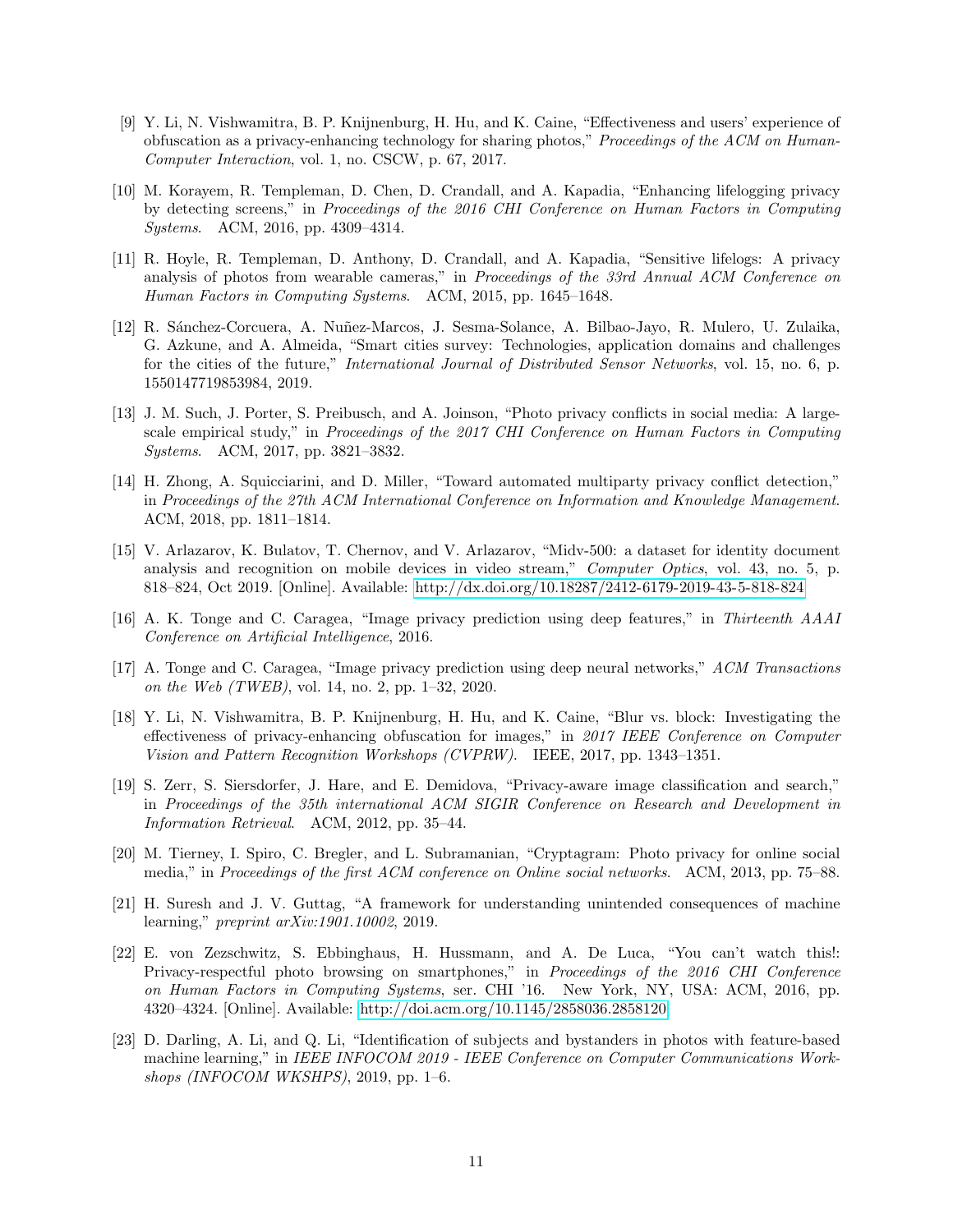- <span id="page-11-14"></span>[24] M. Dimiccoli, J. Marín, and E. Thomaz, "Mitigating bystander privacy concerns in egocentric activity recognition with deep learning and intentional image degradation," Proceedings of the ACM on Interactive, Mobile, Wearable and Ubiquitous Technologies, vol. 1, pp. 1 – 18, 2017.
- <span id="page-11-0"></span>[25] D. Gurari, Q. Li, C. Lin, Y. Zhao, A. Guo, A. Stangl, and J. P. Bigham, "Vizwiz-priv: A dataset for recognizing the presence and purpose of private visual information in images taken by blind people," in CVPR, 2019.
- <span id="page-11-1"></span>[26] S. Zerr, S. Siersdorfer, and J. Hare, "Picalert!: A system for privacy-aware image classification and retrieval," in Proceedings of the 21st ACM International Conference on Information and Knowledge Management, ser. CIKM '12. New York, NY, USA: ACM, 2012, pp. 2710–2712.
- <span id="page-11-15"></span>[27] F. Li, Z. Sun, A. Li, B. Niu, H. Li, and G. Cao, "Hideme: Privacy-preserving photo sharing on social networks," IEEE INFOCOM 2019 - IEEE Conference on Computer Communications, pp. 154–162, 2019.
- <span id="page-11-2"></span>[28] Z. Kuang, Z. Li, D. Lin, and J. Fan, "Automatic privacy prediction to accelerate social image sharing," 2017 IEEE Third International Conference on Multimedia Big Data (BigMM), pp. 197–200, 2017.
- <span id="page-11-3"></span>[29] J. R. Padilla-López, A. A. Chaaraoui, and F. Flórez-Revuelta, "Visual privacy protection methods: A survey," Expert Systems with Applications, vol. 42, no. 9, pp. 4177–4195, 2015.
- <span id="page-11-4"></span>[30] J. DeHart and C. Grant, "Visual content privacy leaks on social media networks," arXiv preprint arXiv:1806.08471, 2018.
- <span id="page-11-5"></span>[31] L. A. Hendricks, K. Burns, K. Saenko, T. Darrell, and A. Rohrbach, "Women also snowboard: Overcoming bias in captioning models," in Proceedings of the European Conference on Computer Vision  $(ECCV)$ , 2018, pp. 771–787.
- [32] K. Simonyan and A. Zisserman, "Very deep convolutional networks for large-scale image recognition," arXiv preprint arXiv:1409.1556, 2014.
- <span id="page-11-6"></span>[33] R. Ranjan, S. Sankaranarayanan, C. D. Castillo, and R. Chellappa, "An all-in-one convolutional neural network for face analysis," in 2017 12th IEEE International Conference on Automatic Face & Gesture Recognition (FG 2017). IEEE, 2017, pp. 17–24.
- <span id="page-11-7"></span>[34] Z. Wang, K. Qinami, I. C. Karakozis, K. Genova, P. Nair, K. Hata, and O. Russakovsky, "Towards fairness in visual recognition: Effective strategies for bias mitigation," in Proceedings of the IEEE/CVF Conference on Computer Vision and Pattern Recognition, 2020, pp. 8919–8928.
- <span id="page-11-8"></span>[35] C. Ross, B. Katz, and A. Barbu, "Measuring social biases in grounded vision and language embeddings," arXiv preprint arXiv:2002.08911, 2020.
- <span id="page-11-9"></span>[36] A. Torralba and A. A. Efros, "Unbiased look at dataset bias," in CVPR 2011. IEEE, 2011, pp. 1521–1528.
- <span id="page-11-10"></span>[37] J. Buolamwini and T. Gebru, "Gender shades: Intersectional accuracy disparities in commercial gender classification," in Conference on Fairness, Accountability and Transparency. PMLR, 2018, pp. 77–91.
- <span id="page-11-11"></span>[38] I. D. Raji, T. Gebru, M. Mitchell, J. Buolamwini, J. Lee, and E. Denton, "Saving face: Investigating the ethical concerns of facial recognition auditing," in Proceedings of the AAAI/ACM Conference on AI, Ethics, and Society, 2020, pp. 145–151.
- <span id="page-11-12"></span>[39] J. Sokolic, Q. Qiu, M. R. Rodrigues, and G. Sapiro, "Learning to identify while failing to discriminate," in Proceedings of the IEEE International Conference on Computer Vision Workshops, 2017, pp. 2537– 2544.
- <span id="page-11-13"></span>[40] A. Neyaz, A. Kumar, S. Krishnan, J. Placker, and Q. Liu, "Security, privacy and steganographic analysis of faceapp and tiktok," International Journal of Computer Science and Security (IJCSS), vol. 14, no. 2, p. 38, 2020.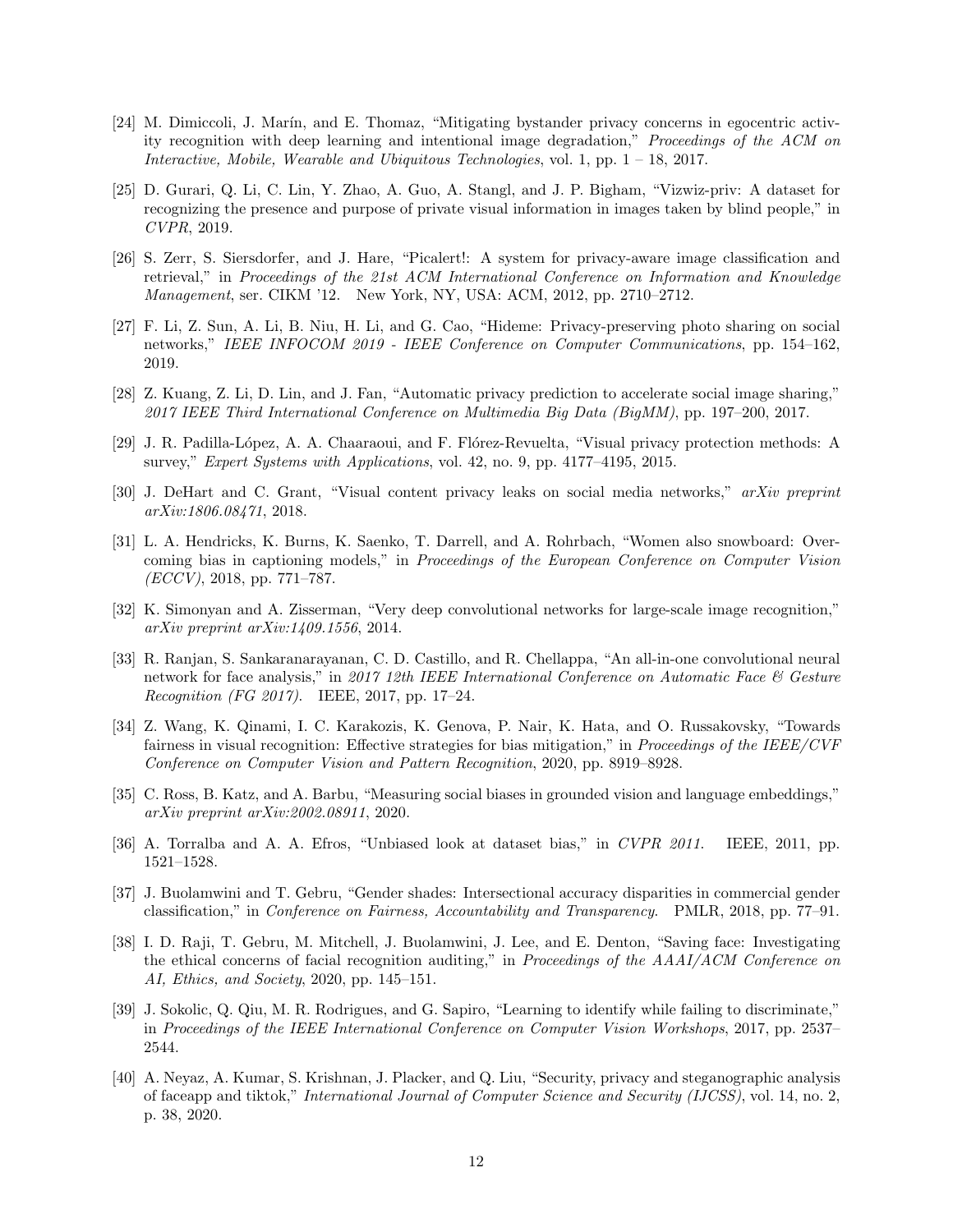- <span id="page-12-7"></span>[41] N. Bantilan, "Themis-ml: A fairness-aware machine learning interface for end-to-end discrimination discovery and mitigation," Journal of Technology in Human Services, vol. 36, no. 1, pp. 15–30, 2018.
- <span id="page-12-8"></span>[42] F. P. Calmon, D. Wei, B. Vinzamuri, K. N. Ramamurthy, and K. R. Varshney, "Optimized preprocessing for discrimination prevention," in Proceedings of the 31st International Conference on Neural Information Processing Systems, 2017, pp. 3995–4004.
- <span id="page-12-9"></span>[43] D. Danks and A. J. London, "Algorithmic bias in autonomous systems." in IJCAI, vol. 17, 2017, pp. 4691–4697.
- <span id="page-12-10"></span>[44] S. Galhotra, Y. Brun, and A. Meliou, "Fairness testing: testing software for discrimination," in Proceedings of the 2017 11th Joint Meeting on Foundations of Software Engineering, 2017, pp. 498–510.
- <span id="page-12-11"></span>[45] C. Dwork, M. Hardt, T. Pitassi, O. Reingold, and R. Zemel, "Fairness through awareness," in Proceedings of the 3rd Innovations in Theoretical Computer Science Conference, 2012, pp. 214–226.
- <span id="page-12-12"></span>[46] M. Hardt, E. Price, and N. Srebro, "Equality of opportunity in supervised learning," in Proceedings of the 30th International Conference on Neural Information Processing Systems, 2016, pp. 3323–3331.
- <span id="page-12-13"></span>[47] M. B. Zafar, I. Valera, M. Gomez Rodriguez, and K. P. Gummadi, "Fairness beyond disparate treatment & disparate impact: Learning classification without disparate mistreatment," in Proceedings of the 26th International Conference on World Wide Web, 2017, pp. 1171–1180.
- <span id="page-12-14"></span>[48] M. Feldman, S. A. Friedler, J. Moeller, C. Scheidegger, and S. Venkatasubramanian, "Certifying and removing disparate impact," in Proceedings of the 21th ACM SIGKDD International Conference on Knowledge Discovery and Data Mining, 2015, pp. 259–268.
- <span id="page-12-0"></span>[49] T.-Y. Lin, M. Maire, S. Belongie, J. Hays, P. Perona, D. Ramanan, P. Dollár, and C. L. Zitnick, "Microsoft coco: Common objects in context," in European Conference on Computer Vision. Springer, 2014, pp. 740–755.
- <span id="page-12-1"></span>[50] J. Deng, W. Dong, R. Socher, L.-J. Li, K. Li, and L. Fei-Fei, "ImageNet: A Large-Scale Hierarchical Image Database," in CVPR09, 2009.
- <span id="page-12-2"></span>[51] M. Zimmer, ""but the data is already public": on the ethics of research in facebook," Ethics and information technology, vol. 12, no. 4, pp. 313–325, 2010.
- [52] M. Zimmer and K. Kinder-Kurlanda, *Internet research ethics for the social age: New challenges, cases*, and contexts. Peter Lang International Academic Publishers, 2017.
- [53] M. Mancosu and F. Vegetti, "What you can scrape and what is right to scrape: A proposal for a tool to collect public facebook data," Social Media+ Society, vol. 6, no. 3, p. 2056305120940703, 2020.
- <span id="page-12-3"></span>[54] V. Krotov and L. Silva, "Legality and ethics of web scraping," Twenty-fourth Americas Conference on Information Systems, 2018.
- <span id="page-12-4"></span>[55] J. Xiao, J. Hays, K. A. Ehinger, A. Oliva, and A. Torralba, "Sun database: Large-scale scene recognition from abbey to zoo," in 2010 IEEE Computer Society Conference on Computer Vision and Pattern Recognition, 2010, pp. 3485–3492.
- <span id="page-12-5"></span>[56] A. Torralba, R. Fergus, and W. T. Freeman, "80 million tiny images: A large data set for nonparametric object and scene recognition," IEEE Transactions on Pattern Analysis and Machine Intelligence, vol. 30, no. 11, pp. 1958–1970, 2008.
- <span id="page-12-6"></span>[57] A. J. Perez, S. Zeadally, and S. Griffith, "Bystanders' privacy," IT Professional, vol. 19, no. 03, pp. 61–65, May 2017.
- [58] R. Hasan, D. J. Crandall, M. Fritz, and A. Kapadia, "Automatically detecting bystanders in photos to reduce privacy risks," 2020 IEEE Symposium on Security and Privacy (SP), pp. 318–335, 2020.